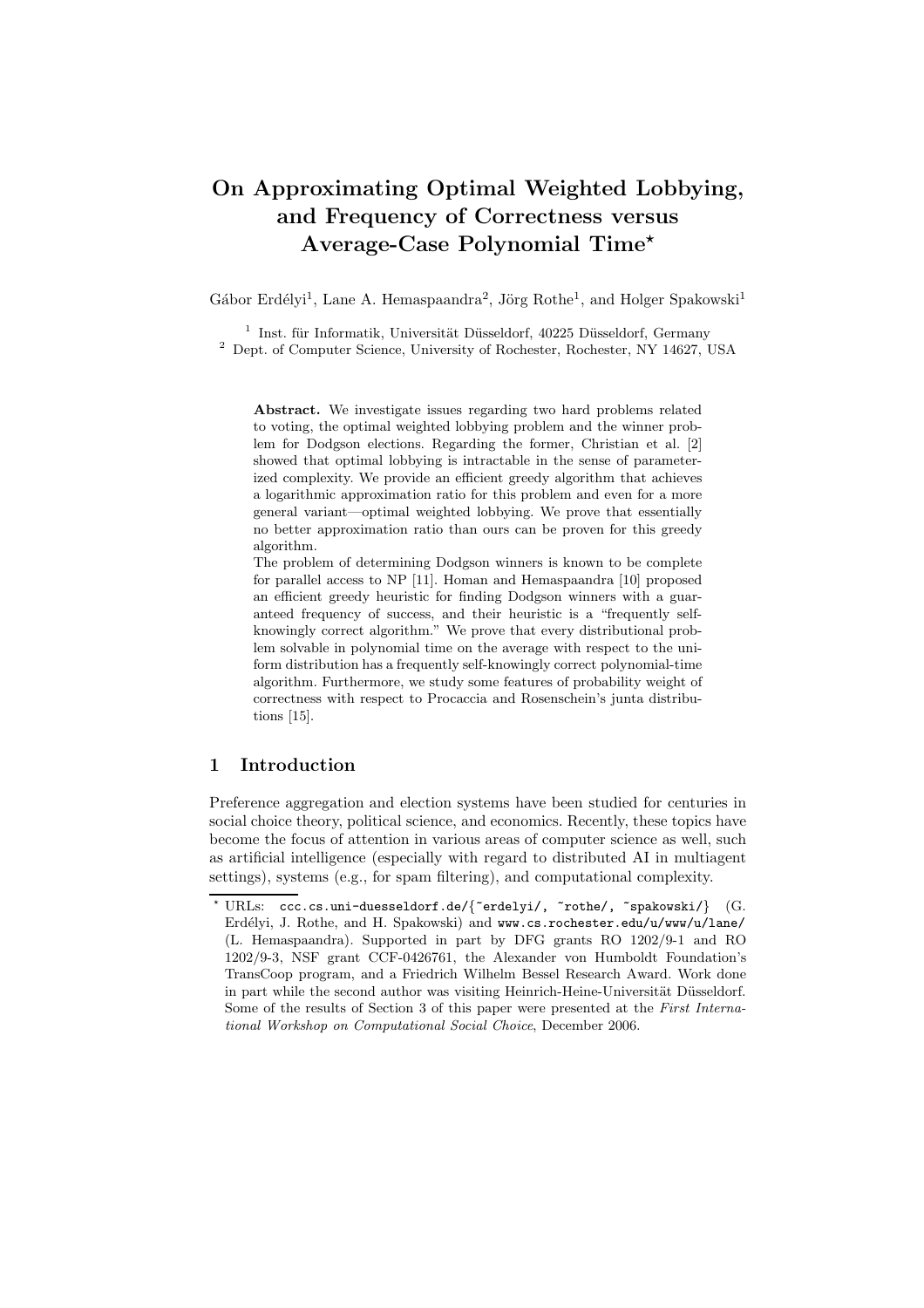This paper's topic is motivated by two hard problems that both are related to voting, the optimal weighted lobbying problem and the winner problem for Dodgson elections. Regarding the former problem, Christian et al. [2] defined its unweighted variant as follows: Given a 0-1 matrix that represents the No/Yes votes for multiple referenda in the context of direct democracy, a positive integer  $k$ , and a target vector (of the outcome of the referenda) of an external actor ("The Lobby"), is it possible for The Lobby to reach its target by changing the votes of at most  $k$  voters? They proved the optimal lobbying problem complete for the complexity class  $W[2]$ , thus providing strong evidence that it is intractable even for small values of the parameter  $k$ . However, The Lobby might still try to find an approximate solution efficiently. We propose an efficient greedy algorithm that establishes the first approximation result for the weighted version of this problem in which each voter has a price for changing his or her 0-1 vector to The Lobby's specification. Our approximation result applies to Christian et al.'s original optimal lobbying problem (in which each voter has unit price), and also provides the first approximation result for that problem. In particular, we achieve logarithmic approximation ratios for both these problems.

The Dodgson winner problem was shown NP-hard by Bartholdi, Tovey, and Trick [1]. Hemaspaandra, Hemaspaandra, and Rothe [11] optimally improved this result by showing that the Dodgson winner problem is complete for  $P_{\parallel}^{NP}$ , the class of problems solvable via parallel access to NP. Since these hardness results are in the worst-case complexity model, it is natural to wonder if one at least can find a heuristic algorithm solving the problem efficiently for "most of the inputs occurring in practice." Homan and Hemaspaandra [10] proposed a heuristic, called Greedy-Winner, for finding Dodgson winners. They proved that if the number of voters greatly exceeds the number of candidates (which in many real-world cases is a very plausible assumption), then their heuristic is a frequently self-knowingly correct algorithm, a notion they introduced to formally capture a strong notion of the property of "guaranteed success frequency" [10]. We study this notion in relation with average-case complexity. We also investigate Procaccia and Rosenschein's notion of deterministic heuristic polynomial time for their so-called junta distributions, a notion they introduced in their study of the "average-case complexity of manipulating elections" [15]. We show that under the junta definition, when stripped to its basic three properties, every NP-hard set is  $\leq^p_m$ -reducible to a set in deterministic heuristic polynomial time relative to some junta distribution and we also show a very broad class of sets (including many NP-complete sets) to be in deterministic heuristic polynomial time relative to some junta distribution. We note (see also [17]) that the "average-case complexity" results of [15] are not really average-case complexity results (in the sense of being about some sort of averaging of running times), but rather are frequency of correctness—or, to be more precise, probability weight of correctness—results (as are also the results of Homan and Hemaspaandra).

This paper is organized as follows. In Section 2, we propose and analyze an efficient greedy algorithm for approximating the optimal weighted lobbying problem. In Section 3, we show that every problem solvable in average-case polyno-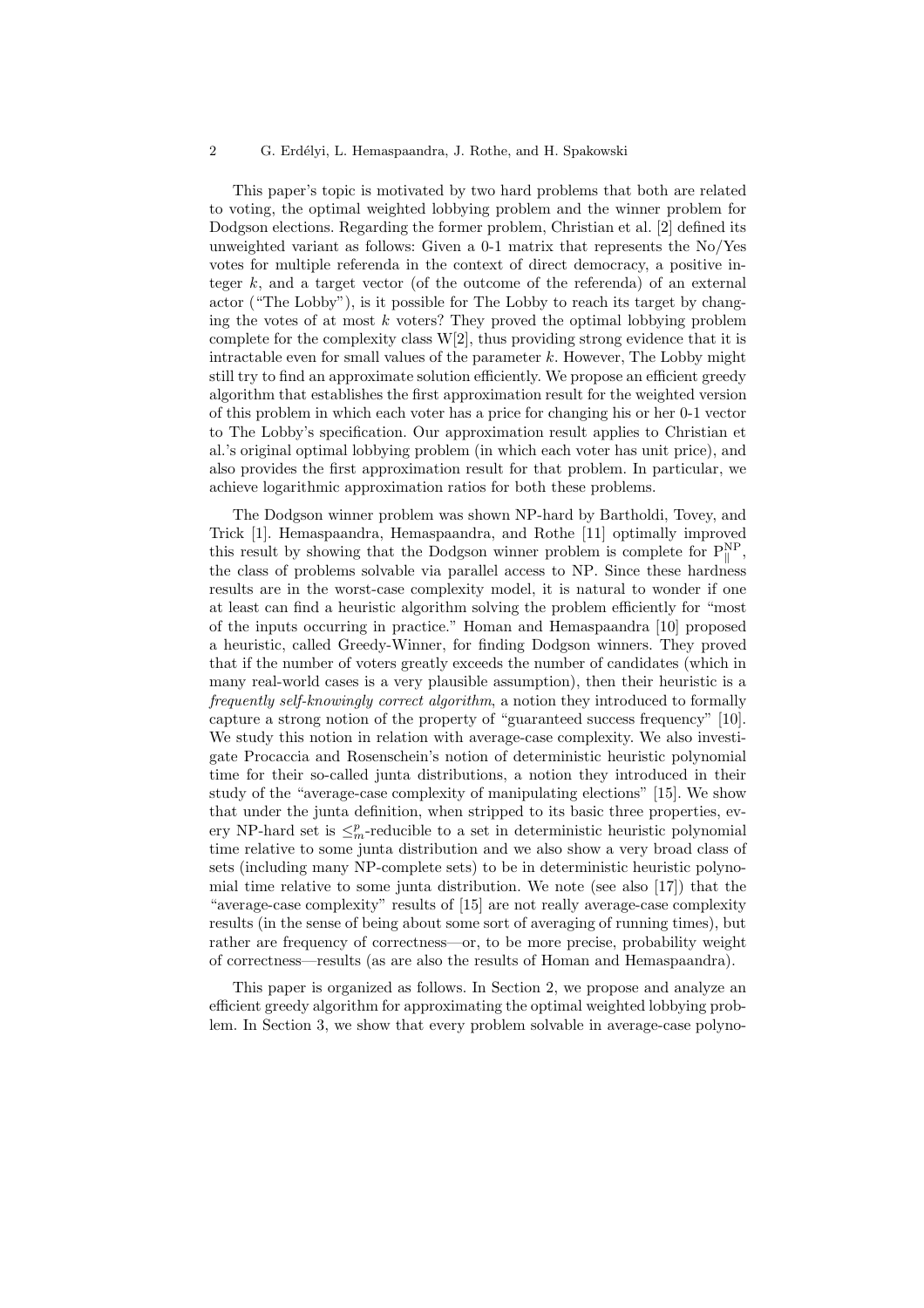mial time with respect to the uniform distribution has a frequently self-knowingly correct polynomial-time algorithm, and we study Procaccia and Rosenschein's junta distributions. The heuristic Greedy-Score on which Greedy-Winner is based [10], some technical definitions from average-case complexity theory [13, 9, 18], and the proofs omitted due to space constraints can be found in the full version of this paper [6].

# 2 Approximating Optimal Weighted Lobbying

#### 2.1 Optimal Lobbying and its Weighted Version

Christian et al. [2] introduced and studied the following problem. Suppose there are  $m$  voters who vote on  $n$  referenda, and there is an external actor, which is referred to as "The Lobby" and seeks to influence the outcome of these referenda by making voters change their votes. It is assumed that The Lobby has complete information about the voters' original votes, and that The Lobby's budget allows for influencing the votes of a certain number, say  $k$ , of voters. Formally, the Optimal-Lobbying problem is defined as follows: Given an  $m \times n$  0-1 matrix V (whose rows represent the voters, whose columns represent the referenda, and whose 0-1 entries represent No/Yes votes), a positive integer  $k \leq m$ , and a target vector  $x \in \{0,1\}^n$ , is there a choice of k rows in V such that by changing the entries of these rows the resulting matrix has the property that, for each  $j$ ,  $1 \leq j \leq n$ , the *j*th column has a strict majority of ones (respectively, zeros) if and only if the j<sup>th</sup> entry of the target vector  $x$  of The Lobby is one (respectively, zero) [2]?

Christian et al. [2] showed that Optimal-Lobbying (with respect to parameter  $k$ , the number of voters influenced by The Lobby) is complete for the complexity class W[2]; see, e.g., Downey and Fellows [4] and Flum and Grohe [7] for background on the theory of parameterized complexity and in particular for the definition of W[2].

This result is considered strong evidence that Optimal-Lobbying is intractable, even for small values of the parameter  $k$ . However, even though the optimal goal of The Lobby cannot be achieved efficiently, it might be approximable within some factor. That is, given an  $m \times n$  0-1 matrix V and a target vector  $x \in \{0,1\}^n$ , The Lobby might try to reach its target by changing the votes of as few voters as possible.

We consider the more general problem Optimal-Weighted-Lobbying, where we assume that influencing the 0-1 vector of each voter  $v_i$  exacts some price,  $price(v_i) \in \mathbb{Q}$ , where  $\mathbb Q$  denotes the set of nonnegative rational numbers. In this scenario, The Lobby seeks to minimize the amount of money spent to reach its goal. The problem Optimal-Lobbying (redefined as an optimization problem rather than a parameterized problem) is the unit-prices special case of Optimal-Weighted-Lobbying, i.e., where  $price(v_i) = 1$  for each voter  $v_i$ . It follows that Optimal-Weighted-Lobbying (redefined as a parameterized rather than an optimization problem, where the parameter is The Lobby's budget of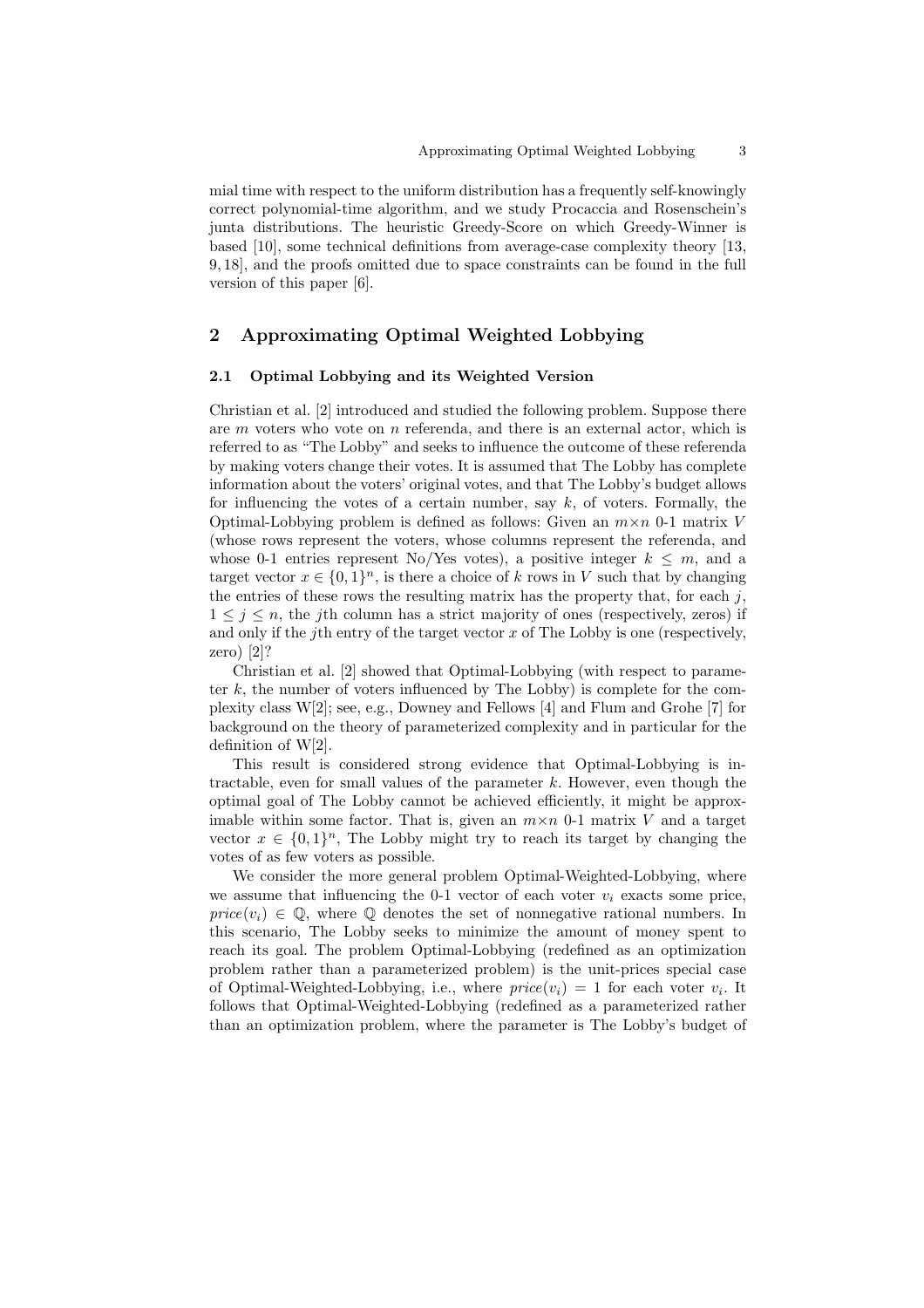money to be spent) inherits the  $W[2]$ -hardness lower bound from its special case Optimal-Lobbying, and that the logarithmic approximation algorithm we build for Optimal-Weighted-Lobbying will provide the same approximation ratio for Optimal-Lobbying.

In the remainder of this section, we describe and analyze an efficient greedy algorithm for approximating Optimal-Weighted-Lobbying.

#### 2.2 A Greedy Algorithm for Optimal Weighted Lobbying

Let a matrix  $V \in \{0,1\}^{m \times n}$  be given, where the columns  $r_1, r_2, \ldots, r_n$  of V represent the referenda and the rows  $v_1, v_2, \ldots, v_m$  of V represent the voters. Without loss of generality, we may assume that The Lobby's target vector is of the form  $x = 1^n$  (and thus may be dropped from the problem instance), since if there is a zero in  $x$  at position  $j$ , we can simply flip this zero to one and also flip the corresponding zeros and ones in column  $r_i$ .

For each column  $r_j$ , define the *deficit*  $d_j$  to be the minimum number of zeros that need to be flipped to ones such that there are strictly more ones than zeros in this column. Let  $D_0 = \sum_{j=1}^n d_j$  be the sum of all initial deficits.

Figure 1 gives the greedy algorithm, which proceeds by iteratively choosing a most "cost-effective" row of  $V$  and flipping to ones all those zeros in this row that belong to columns with a positive deficit, until the deficits in all columns have decreased to zero. We assume that ties between rows with equally good cost-effectiveness are broken in any simple way, e.g., in favor of the tied  $v_i$  with lowest i.

Let  $R$  be the set of columns of  $V$  whose deficits have already vanished at the beginning of an iteration, i.e., all columns in  $R$  already have a strict majority of ones. Let  $v_{i|Rc}$  denote the entries of  $v_i$  restricted to those columns not in R, and let  $\#_0(v_i_{Re})$  denote the number of zeros in  $v_i_{Re}$ . (For i such that  $\#_0(v_{i\vert Re}) = 0$ , we consider  $price(v_i)/\#_0(v_{i\vert Re})$  to be  $+\infty$ .) During an iteration, the cost per flipped entry in row  $v_i$  (for decreasing the deficits in new columns by flipping  $v_i$ 's zeros to ones) is  $price(v_i)/\#_0(v_{i\,Re})$ . We say a voter  $v_i$  is more cost*effective* than a voter  $v_j$  if  $v_i$ 's cost per flipped entry is less than  $v_j$ 's. When our algorithm chooses to alter a row  $v_i$ , we will think of its price being distributed equally among the new columns with decreased deficit, and at that instant will permanently associate with every flipped entry,  $e_k$ , in that row its portion of the cost, i.e.,  $cost(e_k) = price(v_i)/\#_0(v_{i|R^c})$ .

Clearly, the greedy algorithm in Figure 1 always stops, and its running time is polynomial, since the while loop requires only linear (in the input size) time and has to be executed at most  $D_0 = \sum_{j=1}^n d_j \leq n \cdot \lceil (m+1)/2 \rceil$  times (note that at most  $\lceil (m + 1)/2 \rceil$  flips are needed in each column to achieve victory for The Lobby's position).

Now, enumerate the  $D_0$  entries of V that have been flipped in the order in which they were flipped by the algorithm. Let  $e_1, e_2, \ldots, e_{D_0}$  be the resulting enumeration. Let OPT be the money that would be spent by The Lobby for an optimal choice of voters such that its target is reached.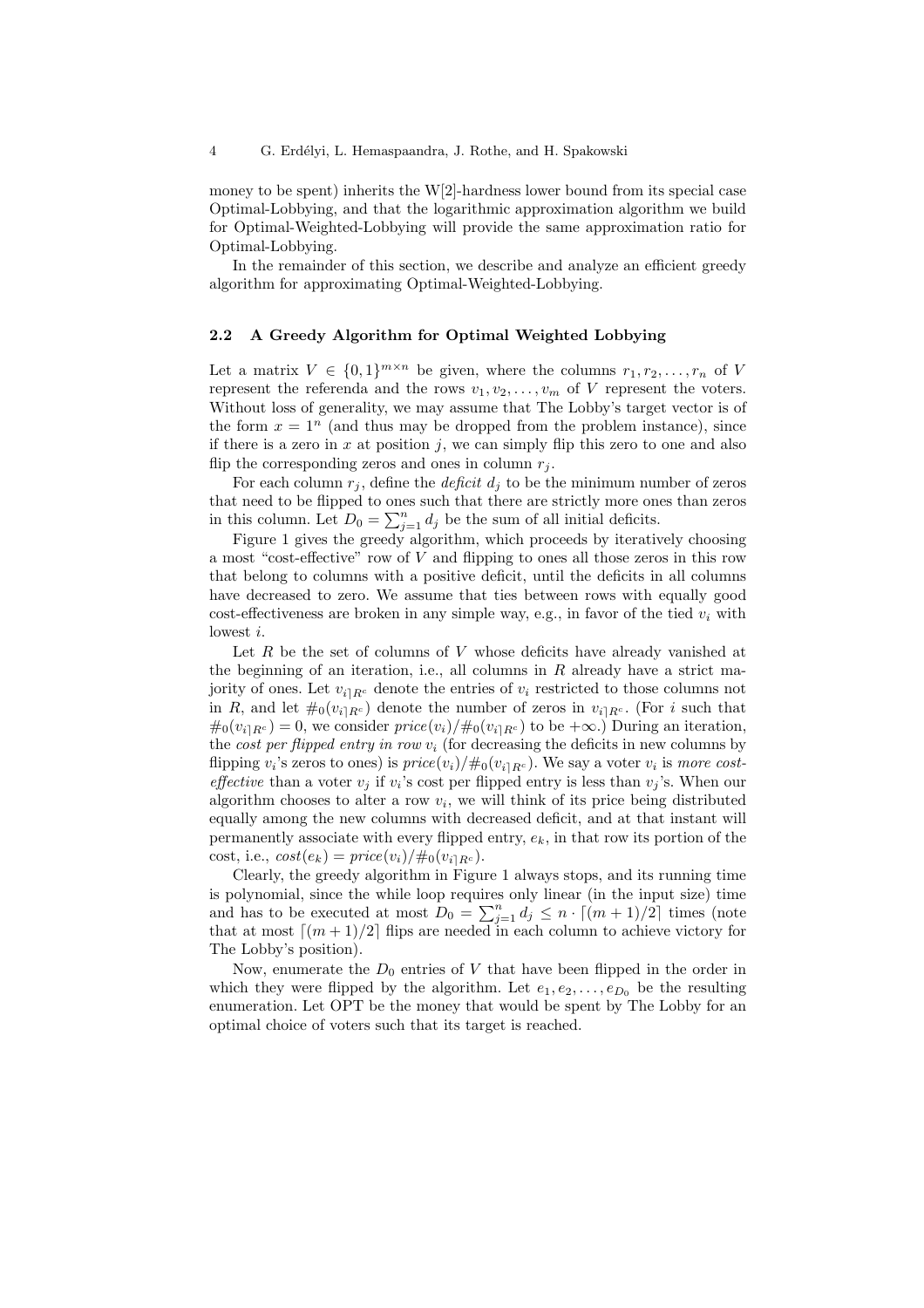1. **Input:** A matrix  $V \in \{0, 1\}^{m \times n}$ . 2. Initialize: Compute the deficits  $d_j$ ,  $1 \leq j \leq n$ .  $D \leftarrow \sum_{i=1}^n$ /∗ Initially,  $D = D_0$ . ∗/  $X \leftarrow \overline{\emptyset}$ . 3. While  $D \neq 0$  do Let R be the set of columns  $r_j$  with  $d_j = 0$ . Find a voter whose cost-effectiveness is greatest, say  $v_i$ . Let  $\gamma_i = \text{price}(v_i) / \#_0(v_{i \rceil R^c})$ . Choose  $v_i$  and flip all zeros in  $v_{i\,Re}$  to ones. For each flipped entry e in  $v_i$ , let  $cost(e) = \gamma_i$ . /\*  $cost(e)$  will be used in our analysis. \*/  $X \leftarrow X \cup \{i\}.$  $d_j \leftarrow d_j - 1$ , for each column  $r_j$  for which a zero was flipped.  $D \leftarrow \sum_{j=1}^n d_j.$ 4. Output:  $\overline{X}$ .

Fig. 1. Greedy algorithm for Optimal-Weighted-Lobbying

**Lemma 1.** For each  $k \in \{1, 2, \ldots, D_0\}$ , we have  $cost(e_k) \le \text{OPT}/(D_0 - k + 1)$ .

The proof of Lemma 1 can be found in the full version of this paper [6].

Theorem 1. The greedy algorithm presented in Figure 1 approximates the problem Optimal-Weighted-Lobbying with approximation ratio at most

$$
\sum_{i=1}^{D_0} \frac{1}{i} \le 1 + \ln D_0 \le 1 + \ln \left( n \left\lceil \frac{m+1}{2} \right\rceil \right).
$$

**Proof.** The total price of the set of voters  $X$  picked by the greedy algorithm is the sum of the costs of those entries flipped. That is,  $price(X)$  =  $\sum_{i\in X} price(v_i) = \sum_{k=1}^{D_0} cost(e_k) \leq \left(1 + \frac{1}{2} + \cdots + \frac{1}{D_0}\right) \cdot \text{OPT}$ , where the last inequality follows from Lemma 1. ❑

Since the input size is lower-bounded by  $m \cdot n$ , Theorem 1 establishes a logarithmic approximation ratio for Optimal-Weighted-Lobbying (and also for Optimal-Lobbying). Note that the proof of Theorem 1 establishes an approximation ratio bound that is (sometimes nonstrictly) stronger than  $\sum_{i=1}^{D_0} 1/i$ . In particular, if the number of zeros flipped in successive iterations of the algorithm's while loop are  $\ell_1, \ell_2, \ldots, \ell_p$ , where  $\ell_1 + \ell_2 + \cdots + \ell_p = D_0$ , then the proof gives a bound on the approximation ratio of

$$
\frac{\ell_1}{D_0} + \frac{\ell_2}{D_0 - \ell_1} + \dots + \frac{\ell_p}{D_0 - (\ell_1 + \dots + \ell_{p-1})} = \sum_{j=1}^p \frac{\ell_j}{D_0 - \sum_{k=1}^{j-1} \ell_k}.
$$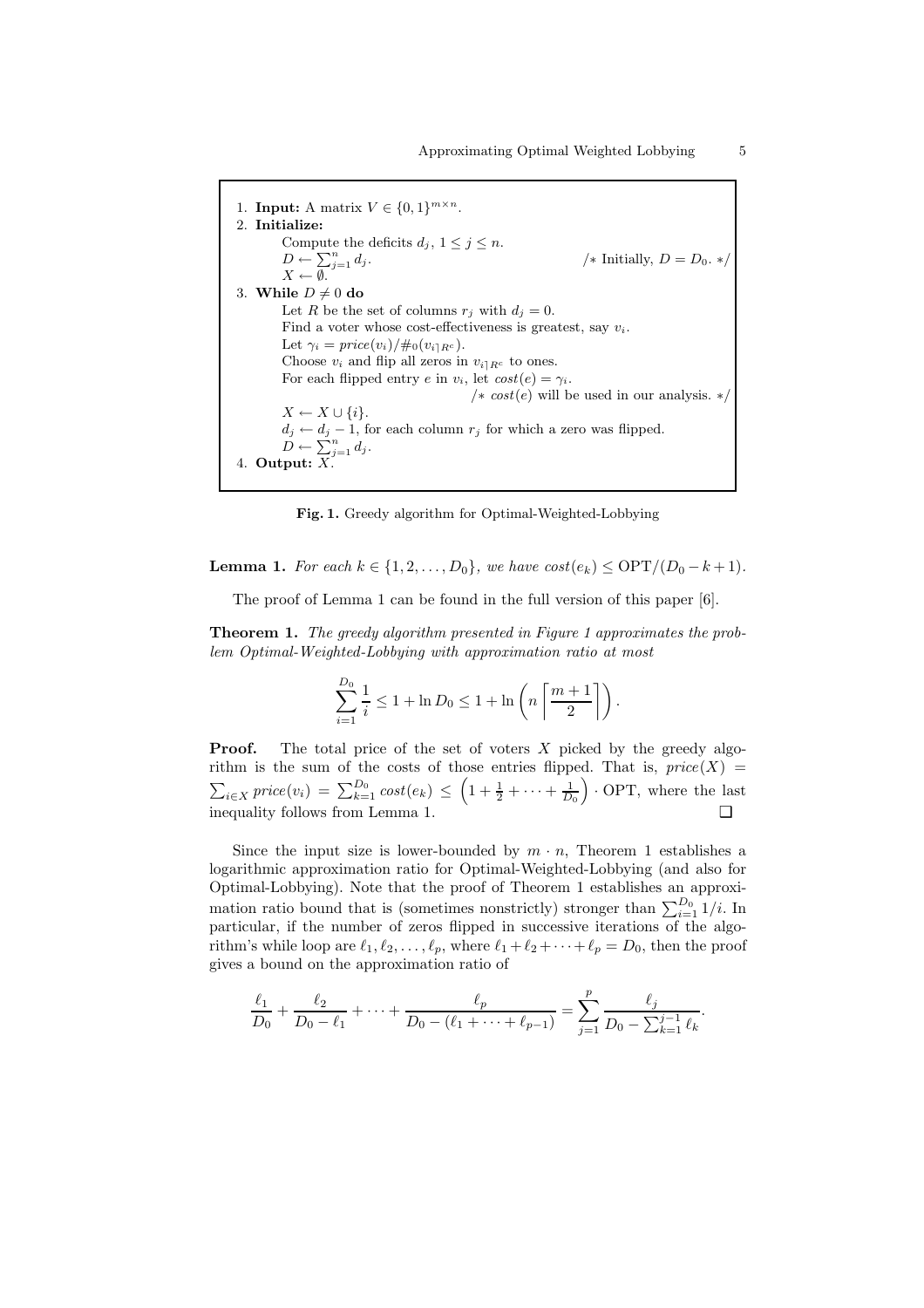|                        | $r_1$                | $r_{\rm 2}$    | $r_3$                |                        | $r_n$            | $\overline{price}(v_i)$ |
|------------------------|----------------------|----------------|----------------------|------------------------|------------------|-------------------------|
| $v_1$                  | 0                    | 1              | 1                    | .                      | 1                | 1                       |
| $v_2$                  | 1                    | $\overline{0}$ | 1                    | $\ddot{\phantom{0}}$   | 1                | 1/2                     |
| $v_3$                  | 1                    | 1              | $\overline{0}$       | $\cdot$                | 1                | 1/3                     |
|                        | $\ddot{\phantom{0}}$ |                | $\ddot{\phantom{0}}$ |                        |                  |                         |
| $\boldsymbol{v}_n$     | 1                    | 1              | 1                    |                        | $\overline{0}$   | 1/n                     |
| $v_{n+1}$              | 0                    | $\overline{0}$ | 0                    |                        | $\boldsymbol{0}$ | $1+\epsilon$            |
| $v_{n+2}$              | 1                    | 0              | 0                    |                        | $\boldsymbol{0}$ | $\overline{2}$          |
| $\boldsymbol{v}_{n+3}$ | 0                    | 1              | 0                    |                        | $\boldsymbol{0}$ | $\overline{2}$          |
| $v_{n+4}$              | $\overline{0}$       | 0              | 1                    |                        | $\overline{0}$   | $\overline{2}$          |
|                        |                      |                | $\bullet$            | $\ddot{\phantom{a}}$ . |                  |                         |
| $\upsilon_{2n+1}$      | 0                    | 0              | 0                    |                        | 1                | $\overline{2}$          |

Table 1. A tight example for the greedy algorithm in Figure 1

This is strictly better than  $\sum_{i=1}^{D_0} 1/i$  except in the case that each  $\ell_j$  equals 1. And this explains why, in the example we are about to give that shows that the algorithm can at times yield a result with ratio essentia lly no better than  $\sum_{i=1}^{D_0} 1/i$ , each  $\ell_j$  will equal 1.

Now, we show that the  $\sum_{i=1}^{D_0} 1/i$  approximation ratio stated in Theorem 1 is essentially the best possible that can be stated for the greedy algorithm of Figure 1. Consider the example given in Table 1. The prices for changing the voters' 0-1 vectors are shown in the right-most column of Table 1: Set  $price(v_i)$  =  $1/i$  for each  $i \in \{1, 2, ..., n\}$ , set  $price(v_i) = 2$  for each  $i \in \{n+2, n+3, ..., 2n+\}$ 1, and set  $price(v_{n+1}) = 1 + \epsilon$ , where  $\epsilon > 0$  is a fixed constant that can be set arbitrarily small. Note that, for each j,  $1 \leq j \leq n$ , we have  $d_j = 1$ , and hence  $D_0 = n$ .

When run on this input, our greedy algorithm sequentially flips, for  $i =$  $n, n-1, \ldots, 1$ , the single zero-entry of voter  $v_i$  to a one. Thus the total money spent is  $1 + 1/2 + \cdots + 1/n = 1 + 1/2 + \cdots + 1/D_0$ . On the other hand, the optimal choice consists of influencing just voter  $v_{n+1}$  by flipping all of  $v_{n+1}$ 's entries to ones, which costs only  $1 + \epsilon$ .

# 3 Frequency of Correctness versus Average-Case Polynomial Time

#### 3.1 A Motivation: How to Find Dodgson Winners Frequently

An election  $(C, V)$  is given by a set C of candidates and a set V of voters, where each vote is specified by a preference order on all candidates and the underlying preference relation is strict (i.e., irreflexive and antisymmetric), transitive, and complete. A Condorcet winner of an election is a candidate i such that for each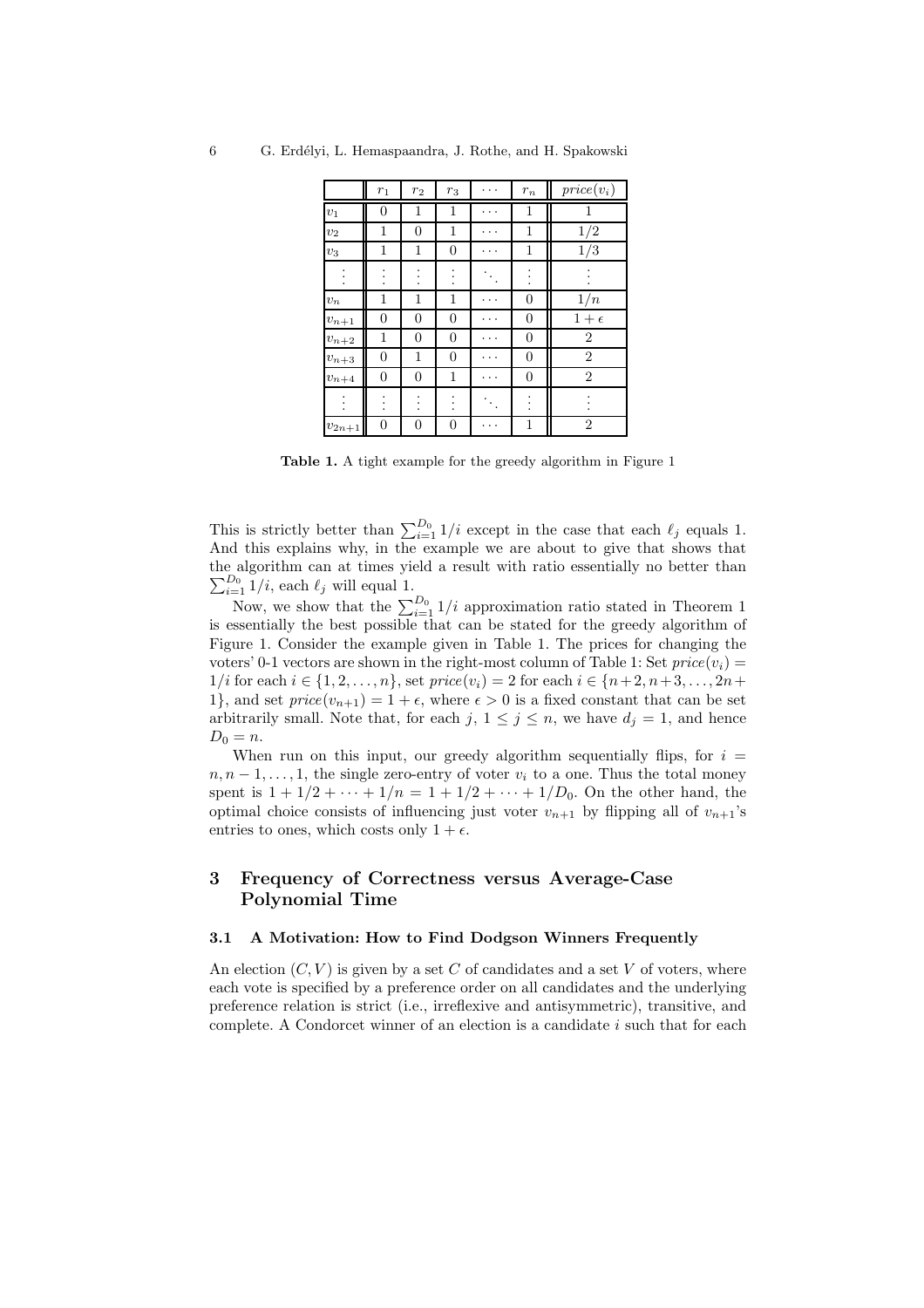candidate  $j \neq i$ , a strict majority of the voters prefer i to j. Not all elections have a Condorcet winner, but when a Condorcet winner exists, he or she is unique. In 1876, Dodgson [5] proposed an election system that is based on a combinatorial optimization problem: An election is won by those candidates who are "closest" to being a Condorcet winner. More precisely, given a Dodgson election  $(C, V)$ , every candidate c in C is assigned a score, denoted by  $\text{DodgsonScore}(C, V, c)$ , which gives the smallest number of sequential exchanges of adjacent preferences in the voters' preference orders needed to make  $c$  a Condorcet winner with respect to the resulting preference orders. Whoever has the lowest Dodgson score wins.

The problem Dodgson-Winner is defined as follows: Given an election  $(C, V)$ and a designated candidate c in C, is c a Dodgson winner in  $(C, V)$ ? (The search version of this decision problem can easily be stated.) As mentioned earlier, Hemaspaandra et al. [11] have shown that this problem is  $P_{\parallel}^{NP}$ -complete.

It certainly is not desirable to have an election system whose winner problem is hard, as only systems that can be evaluated efficiently are actually used in practice. Fortunately, there are a number of positive results on Dodgson elections and related systems as well (see, e.g.,  $[1, 8, 16, 14]$ ). One of these positive results is due to Homan and Hemaspaandra [10] who proposed a greedy heuristic that finds Dodgson winners with a "guaranteed high frequency of success." To capture a strengthened version of this property formally, they introduced the notion of a "frequently self-knowingly correct algorithm."

**Definition 1** ([10]). Let  $f : S \to T$  be a function, where S and T are sets. We say an algorithm  $A: S \to T \times \{$  "definitely", "maybe" is self-knowingly correct for f if, for each  $s \in S$  and  $t \in T$ , whenever A on input s outputs  $(t, "definitely")$ then  $f(s) = t$ . An algorithm A that is self-knowingly correct for  $g : \Sigma^* \to T$  is said to be frequently self-knowingly correct for g if

$$
\lim_{n \to \infty} \frac{\|\{x \in \Sigma^n \mid A(x) \in T \times \{\text{ "maybe"}\}\}\|}{\|\Sigma^n\|} = 0.
$$

#### 3.2 On AvgP and Frequently Self-Knowingly Correct Algorithms

The theory of average-case complexity was initiated by Levin [13]. A problem's average-case complexity can be viewed as a more significant measure than its worst-case complexity in many cases, for example in cryptographic applications. For an excellent introduction to this theory, we refer to Goldreich [9] and Wang [18]. Formal definitions can be found there and in the full version of this paper [6]. An alternative view of the definition of Levin's class average polynomial time (AvgP) was provided by Impagliazzo [12].

**Definition 2** ([12]). An algorithm computes a function f with benign faults if it either outputs an element of the image of  $f$  or "?," and if it outputs anything other than "?" it is correct. For any distribution  $\mu$  on  $\Sigma^*$ , let  $\mu_{\leq n}$  denote the restriction of  $\mu$  to strings of length at most n. A polynomial-time benign algorithm scheme for a function f on  $\mu$  is an algorithm  $\mathcal{A}(x, \delta)$  such that: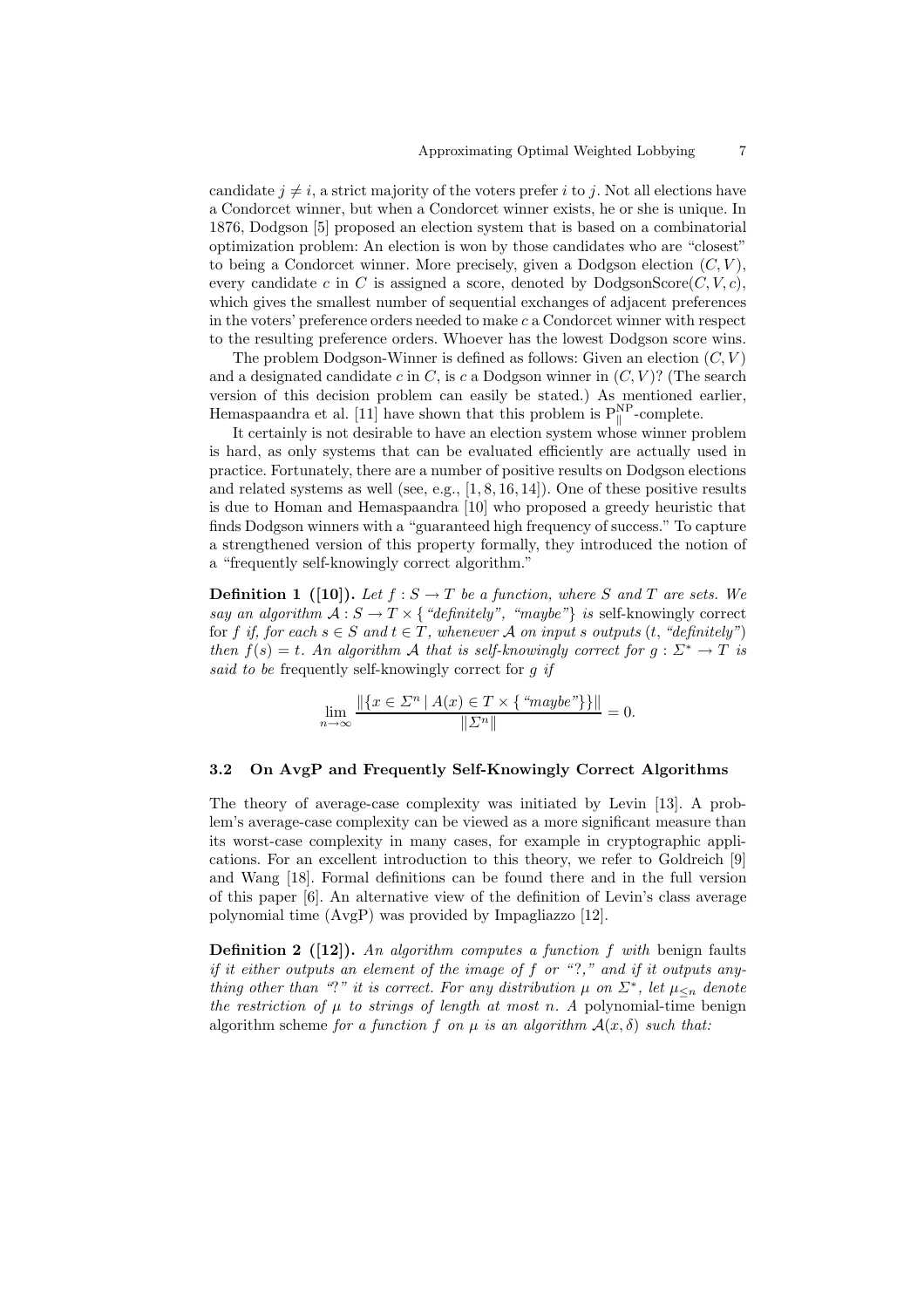- 1. A runs in time polynomial in  $|x|$  and  $1/\delta$ .
- 2. A computes f with benign faults.
- 3. For each  $\delta$ ,  $0 < \delta < 1$ , and for each  $n \in \mathbb{N}^+$ ,  $\text{Prob}_{\mu_{\leq n}}[\mathcal{A}(x,\delta) = ?] \leq \delta$ .

Our main result in this section is that every distributional problem that has a polynomial-time benign algorithm scheme with respect to the uniform distribution must also have a frequently self-knowingly correct polynomial-time algorithm. It follows that all uniformly distributed AvgP problems have a frequently self-knowingly correct polynomial-time algorithm. The proofs of Theorem 2 and Proposition 1 (which says that the converse implication of that of Corollary 1 below is not true) can be found in the full version of this paper [6].

**Theorem 2.** Suppose that  $A(x, \delta)$  is a polynomial-time benign algorithm scheme for a distributional problem f on the standard uniform distribution. Then there is a frequently self-knowingly correct polynomial-time algorithm  $A'$  for  $f$ .

Theorem 2 and Proposition 2 in [12] establish the following corollary.

Corollary 1. Every distributional problem that under the standard uniform distribution is in AvgP has a frequently self-knowingly correct polynomial-time algorithm.

Proposition 1. There exist (distributional) problems with a frequently selfknowingly correct polynomial-time algorithm that are not in AvgP under the standard uniform distribution.

#### 3.3 A Basic Junta Distribution for SAT

Procaccia and Rosenschein [15] introduced "junta distributions" in their study of NP-hard manipulation problems for elections. The goal of a junta is to be such a hard distribution (that is, to focus so much weight on hard instances) that, loosely put, if a problem is easy relative to a junta then it will be easy relative to any reasonable distribution (such as the uniform distribution). This is a goal, not (currently) a theorem; Procaccia and Rosenschein [15] do not formally establish this, but rather seek to give a junta definition that might satisfy this. Their paper in effect encourages others to weigh in and study the suitability of the notion of a junta and the notion built on top of it, heuristic polynomial time. Furthermore, they repeatedly describe their theory as one of average-case complexity. In the full version of this paper [6] we suggest that it is potentially confusion-inducing to describe their theory as one of averagecase complexity. Their theory adds to the study of frequency of correctness the notion of probability weight of correctness. This is a very valuable direction, but we point out (see also [17]) that it is neither explicitly about, nor does it seem to implicitly yield claims about, average-case complexity. Their paper states that work of Conitzer and Sandholm [3] is also about average-case complexity but, similarly, we mention that that work is not about average-case complexity; it is about (and carefully and correctly frames itself as being about) frequency of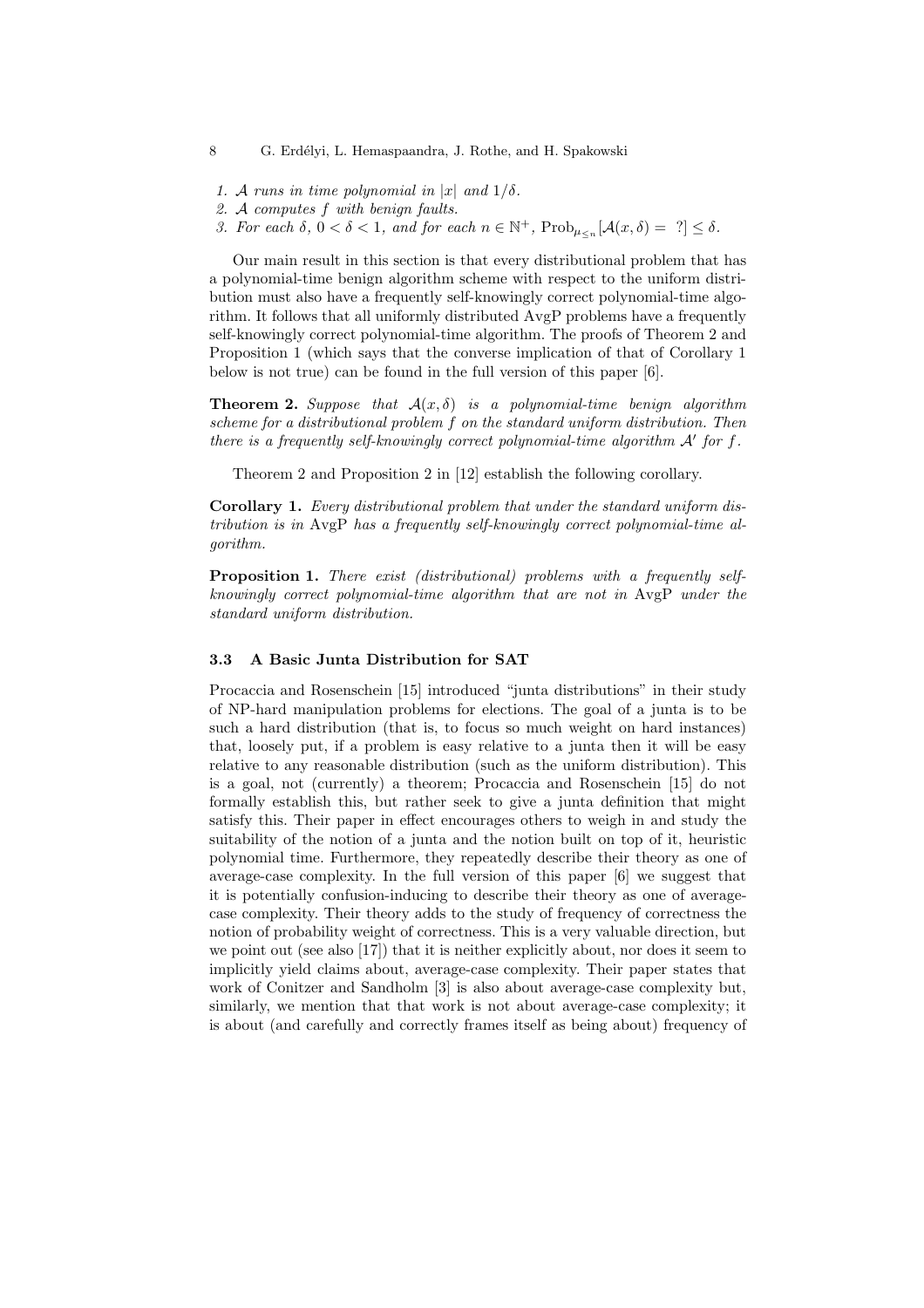correctness. We do not mean this as a weakness: We feel that frequency of (or probability weight of) correctness, most especially when as in the work of Homan and Hemaspaandra [10] the algorithm is "self-knowingly" correct a guaranteed large portion of the time, is an interesting and important direction.

Regarding Procaccia and Rosenschein's notion of juntas, they state three "basic" conditions for a junta, and then give two additional ones that are tailored specifically to the needs of NP-hard voting manipulation problems. They state their hope that their scheme will extend more generally, using the three basic conditions and potentially additional conditions, to other mechanism problems. One might naturally wonder whether their junta/heuristic polynomialtime/susceptibility approach applies more generally to studying the probability weight of correctness for NP-hard problems, since their framework in effect (aside from the two "additional" junta conditions just about voting manipulation) is a general one relating problems to probability weight of correctness. We first carefully note that in asking this we are taking their notion beyond the realm for which it was explicitly designed, and so we do not claim to be refuting any claim of their paper. What we will do, however, is show that the three basic conditions for a junta are sufficiently weak that one can construct a junta relative to which the standard NP-complete problem SAT—and a similar attack can be carried out on a wide range of natural NP-complete problems—has a deterministic heuristic polynomial-time algorithm. So if one had faith in the analog of their approach, as applied to SAT, one would have to believe that under essentially every natural distribution SAT is easy (in the sense that there is an algorithm with a high probability weight of correctness under that distribution). Since the latter is not widely believed, we suggest that the right conclusion to draw from the main result of this section is simply that if one were to hope to effectively use on typical NP-complete sets the notion of juntas and of heuristic polynomial time w.r.t. juntas, one would almost certainly have to go beyond the basic three conditions and add additional conditions. Again, we stress that Procaccia and Rosenschein didn't focus on examples this far afield, and even within the world of mechanisms implied that unspecified additional conditions beyond the core three might be needed when studying problems other than voting manipulation problems. This section's contribution is to give a construction indicating that the core three junta conditions, standing on their own, seem too weak.

Since we will use the Procaccia–Rosenschein junta notion in a more general setting than merely manipulation problems, we to avoid any chance of confusion will use the term "basic junta" to denote that we have removed the word "manipulation" and that we are using their three "basic" properties, and not the two additional properties that are specific to voting manipulation. Our definition of "deterministic heuristic polynomial-time algorithm" is identical to theirs, except we have replaced the word "junta" with "basic junta"—and so again we are allowing their notion to be extended beyond just manipulation and mechanism problems.

**Definition 3** (see [15]). Let  $\mu = {\mu_n}_{n \in \mathbb{N}}$  be a distribution over the possible instances of an NP-hard problem L. (In this model, each  $\mu_n$  sums to 1 over all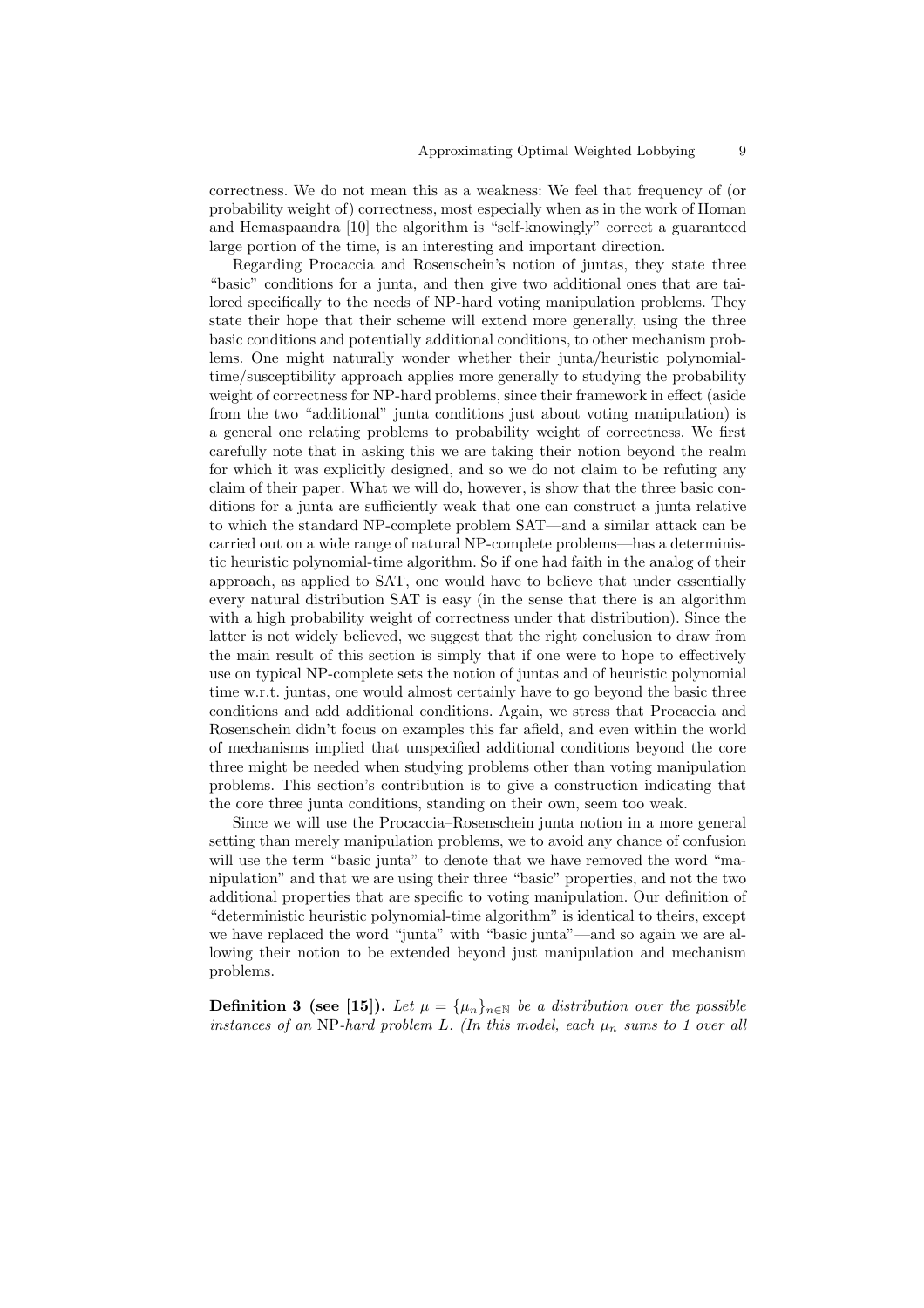## 10 G. Erdélyi, L. Hemaspaandra, J. Rothe, and H. Spakowski

length n instances.) We say  $\mu$  is a basic junta distribution if and only if  $\mu$  has the following properties:

- 1. **Hardness:** The restriction of  $L$  to  $\mu$  is the problem whose possible instances are only  $\bigcup_{n\in\mathbb{N}}\{x\,|\,|x|=n\,$  and  $\mu_n(x)>0\}$ . Deciding this restricted problem is still NP-hard.
- 2. **Balance:** There exist constants  $c > 1$  and  $N \in \mathbb{N}$  such that for all  $n \geq N$ and for all instances x,  $|x| = n$ , we have  $1/c \leq \text{Prob}_{\mu_n}[x \in L] \leq 1 - 1/c$ .
- 3. Dichotomy: There exists some polynomial p such that for all n and for all instances x,  $|x| = n$ , either  $\mu_n(x) \geq 2^{-p(n)}$  or  $\mu_n(x) = 0$ .

Let  $(L, \mu)$  be a distributional decision problem (see, e.g., [6, Definition B.1]). An algorithm  $A$  is said to be a deterministic heuristic polynomial-time algorithm for  $(L, \mu)$  if A is a deterministic polynomial-time algorithm and there exist a polynomial q and  $N \in \mathbb{N}$  such that for each  $n \geq N$ ,  $\text{Prob}_{\mu_n}[x \notin L \Longleftrightarrow \mathcal{A}$  accepts  $x]$  $\frac{1}{q(n)}$ .

We now explore their notion of deterministic heuristic polynomial time and their notion of junta, both however viewed for general NP problems and using the "basic" three conditions. We will note that the notion in such a setting is in some senses not restrictive enough and in other senses is too restrictive. Let us start with the former. We need a definition.

**Definition 4.** We will say that a set L is well-pierced (respectively, uniquely well-pierced) if there exist sets  $Pos \in P$  and  $Neg \in P$  such that  $Pos \subseteq L$ ,  $Neg \subseteq \overline{L}$ , and there is some  $N \in \mathbb{N}$  such that at each length  $n \geq N$ , each of Pos and Neg has at least one string at length n (respectively, each of Pos and Neg has exactly one string at length n).

Each uniquely well-pierced set is well-pierced. Note that, under quite natural encodings, such NP-complete sets as, for example, SAT certainly are well-pierced and uniquely well-pierced. (All this says is that, except for a finite number of exceptional lengths, there is one special string at each length that can easily, uniformly be recognized as in the set and one that can easily, uniformly be recognized as not in the set.) Indeed, under quite natural encodings, undecidable problems such as the halting problem are uniquely well-pierced.

Recall that juntas are defined in relation to an infinite list of distributions, one per length (so  $\mu = {\mu_n}_{n \in \mathbb{N}}$ ). The Procaccia and Rosenschein definition of junta does not explicitly put computability or uniformity requirements on such distributions in the definition of junta, but it is useful to be able to make claims about that. So let us say that such a distribution is uniformly computable in polynomial time (respectively, is uniformly computable in exponential time) if there is a polynomial-time function (respectively, an exponential-time function) f such that for each i and each x,  $f(i, x)$  outputs the value of  $\mu_i(x)$  (say, as a rational number—if a distribution takes on other values, it simply will not be able to satisfy our notion of good uniform time).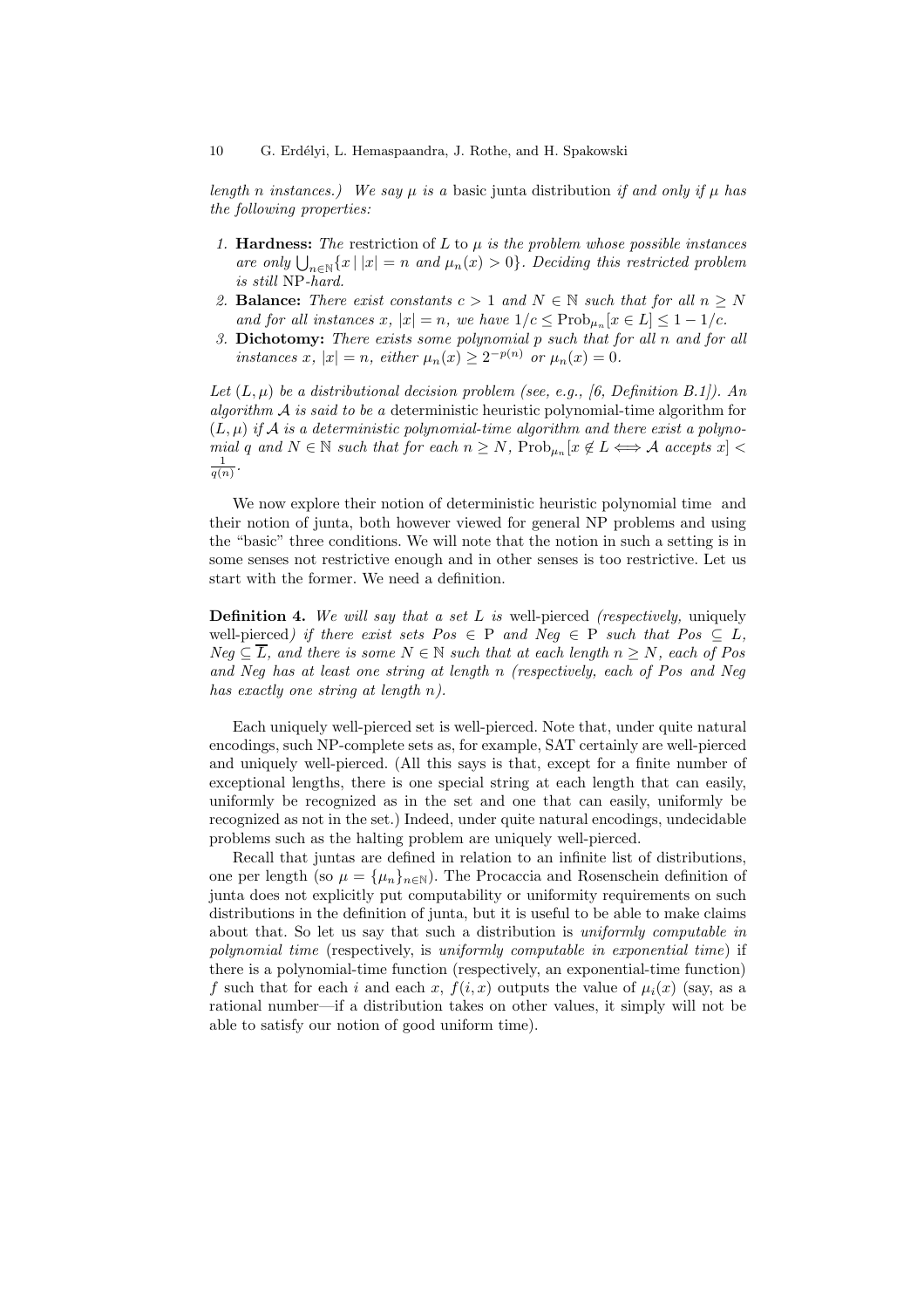**Theorem 3.** Let A be any NP-hard set that is well-pierced. Then there exists a basic junta distribution relative to which A has a deterministic heuristic polynomial-time algorithm (indeed, it even has a deterministic heuristic polynomial-time algorithm whose error weight is bounded not merely by 1/poly as the definition requires, but is even bounded by  $1/2^{n^2-n}$ ). Moreover, the junta is uniformly computable in exponential time, and if we in addition assume that A is uniquely well-pierced, the junta is uniformly computable in polynomial time.

The proof of Theorem 3, additional results, and extensive related discussions on the junta approach can be found in the full version of this paper [6].

### 4 Conclusions

Christian et al. [2] introduced the optimal lobbying problem and showed it complete for  $W[2]$ , and so generally viewed as intractable in the sense of parameterized complexity. In Section 2, we proposed an efficient greedy algorithm for approximating the optimal solution of this problem, even if generalized by assigning prices to voters. This greedy algorithm achieves a logarithmic approximation ratio and we prove that that is essentially the best approximation ratio that can be proven for this algorithm. We mention as an interesting open issue whether more elaborate algorithms can achieve better approximation ratios.

Section 3 studied relationships between average-case polynomial time, benign algorithm schemes, and frequency (and probability weight) of correctness. We showed that all problems having benign algorithm schemes relative to the uniform distribution (and thus all sets in average-case polynomial time relative to the uniform distribution) have frequently self-knowingly correct algorithms. We also studied, when limited to the "basic" three junta conditions, the notion of junta distributions and of deterministic heuristic polynomial time, and we showed that they admit some extreme behaviors. We argued that deterministic heuristic polynomial time should not be viewed as a model of average-case complexity.

Acknowledgments: We are deeply grateful to Chris Homan for his interest in this work and for many inspiring discussions on computational issues related to voting. We also thank the anonymous FCT 2007 and COMSOC 2006 workshop referees for their helpful comments.

## References

- 1. J. Bartholdi III, C. Tovey, and M. Trick. Voting schemes for which it can be difficult to tell who won the election. Social Choice and Welfare, 6(2):157–165, 1989.
- 2. R. Christian, M. Fellows, F. Rosamond, and A. Slinko. On complexity of lobbying in multiple referenda. In U. Endriss and J. Lang, editors, First International Workshop on Computational Social Choice (COMSOC 2006), pages 87–96 (workshop notes). Universiteit van Amsterdam, December 2006.